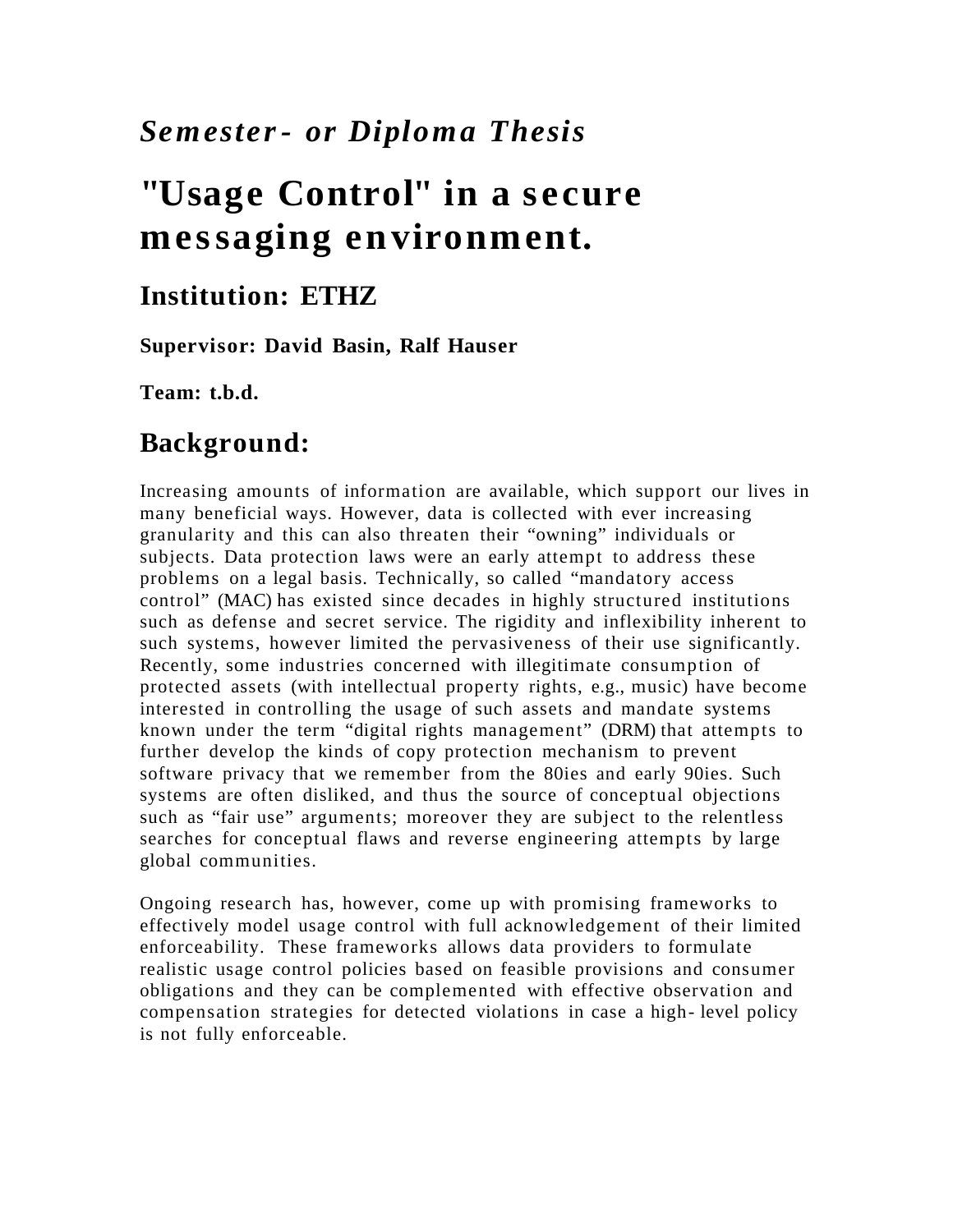The field of secure messaging is a prime candidate to prototype usage control architectures because, on the one hand, many basic ingredients to usage control such as authentication mechanisms at various levels, confidentiality- and integrity- methods are in daily use. On the other hand, users of such systems normally entrust it data with higher value to them and thus have an interest in adopting additional security measures such as "usage control". Therefore, they are more likely to accept the additional efforts required and adopt the process changes needed to implement some usage control, at least on the server side, as well as to accept possible convenience impacts on the client side.

## **Goal/Challenges:**

- Define key use cases for high- level usage control policies that show high synergies with secure messaging.
- Determine a set of realistic provisions and obligations that can be implemented, predominantly on the server side.
- Define a set of low- level policies, enforcement and compensation mechanisms. (for certain data, only 2+ factor authentication, or not download only web- bitmaps, or higher minimum session key strengths, or limit viewability of certain documents to some locations, …)
- Design and implement on a secure messaging platform that realise usage control concepts.
- Test these prototyped usage control use cases with selected user communities.
- $\overline{\phantom{a}}$

### **General Requirements**

- use a version control system (recommendation: svn)
- use an open source license
- use a modern, platform independent implementation technology (e.g. Java) / Java Skills
- use a modern quality assurance tool (justify if anything other than BugZilla)